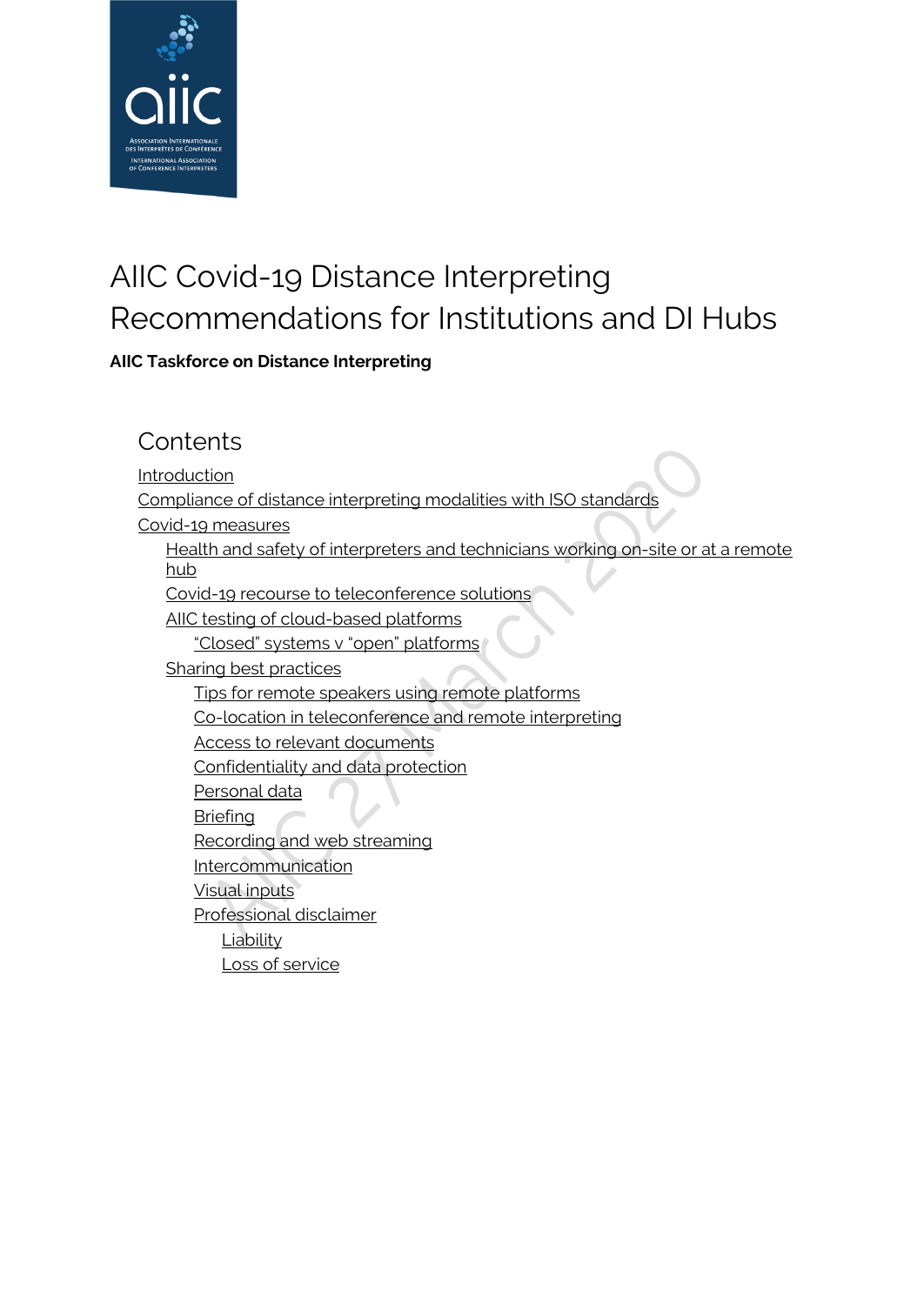

The recommendations herein are based on the following AIIC principles:

- The health and wellbeing of interpreters
- Commitment to multilingualism
- Quality of service
- Effective teamwork and booth partnering
- Respect of ethics and confidentiality
- Compliance with ISO standards
- Information and data security

At this time of unprecedented uncertainty, AIIC is committed to helping international organisations and the staff and accredited freelance interpreters they employ to meet and adapt to the multifaceted linguistic challenges that international organisations are facing all over the world.

AIIC's primary concern is the health and well-being of interpreters and the protection of public health. AIIC recognises that, in light of the Covid-19 pandemic, face-to-face interpreting scenarios may constitute a public health risk and, as such – as an interim measure while social distancing remains in force – specific forms of distance interpreting (DI) may be the only way to enable multilingualism whilst protecting the health of conference interpreters, technicians and participants alike during this challenging period.

Given AIIC's commitment to multilingualism, it is imperative that AIIC consider all DI options that safeguard interpreter health whilst enabling multilingual institutions to keep functioning. These options include interpreters working from DI hubs or even, in extremis, from their own premises (e.g. via a cloud-based platform) where no other options are available due to public health, legal and/or official restrictions.

### <span id="page-1-0"></span>**Introduction**

AIIC is the only global association of conference interpreters, promoting high standards of quality and ethics in the profession and defending the interests and welfare of interpreters. Just as AIIC has always supported face-to-face interpreting scenarios that underpin interpretation quality and interpreter wellbeing, by setting minimum standards for technology, mode and working conditions, the same is true for distance interpreting scenarios.<sup>[1](#page-1-1)</sup>

AIIC recognises that different distance interpreting scenarios provide interpreters with varying quantity and quality of sensory input, with differing possibilities for effective teamwork, and that such forms of distance interpreting may present both technological and human challenges.

<span id="page-1-1"></span><sup>&</sup>lt;sup>1</sup> [AIIC Position on Distance Interpreting](https://aiic.net/page/8538/aiic-position-on-distance-interpreting/lang/1)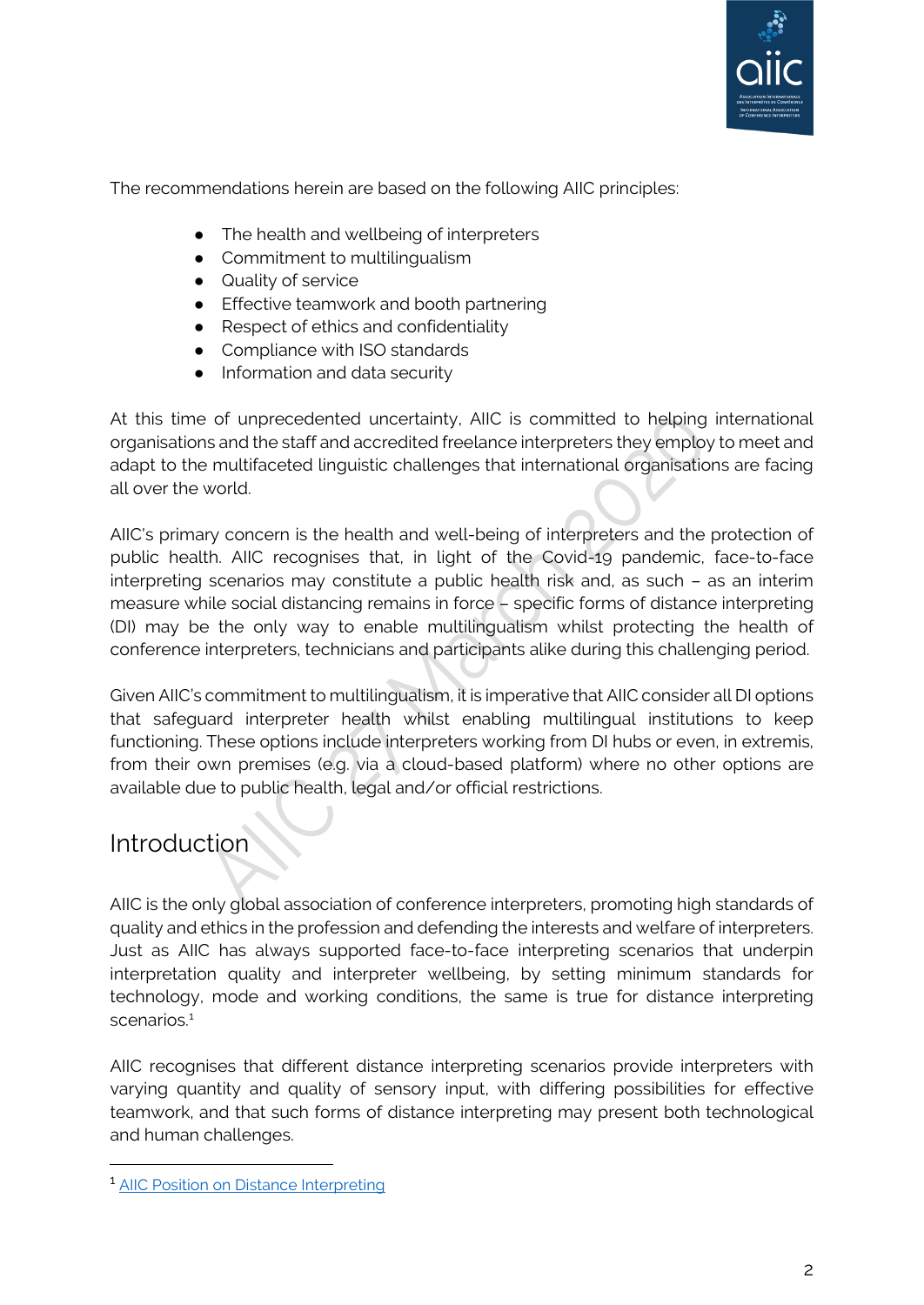

AIIC recognises that in addition to configurations where interpreters are physically located together in a team, information and communication technology (ICT) enables interpreting modalities whereby interpreters within the same team and even the same booth may be at different locations.

AIIC recognises that some DI modalities and setups could be more conducive to interpreter health and wellbeing than others, and that Covid-19 represents a considerable health risk to interpreters, technicians and participants alike.

AIIC further recognises that some DI modalities and setups could be more conducive than others to quality of service, including but not limited to: quality of audiovisual inputs and outputs, effective teamwork, effective booth partnering, assured information security, assured confidentiality of meeting content, quality of interpretation.

AIIC's Taskforce on Distance Interpreting has therefore prepared a set of recommendations for organisations needing to operate as DI hubs with their staff and accredited freelance interpreters in response to the Covid-19 pandemic. The recommendations are equally valid for separate DI hubs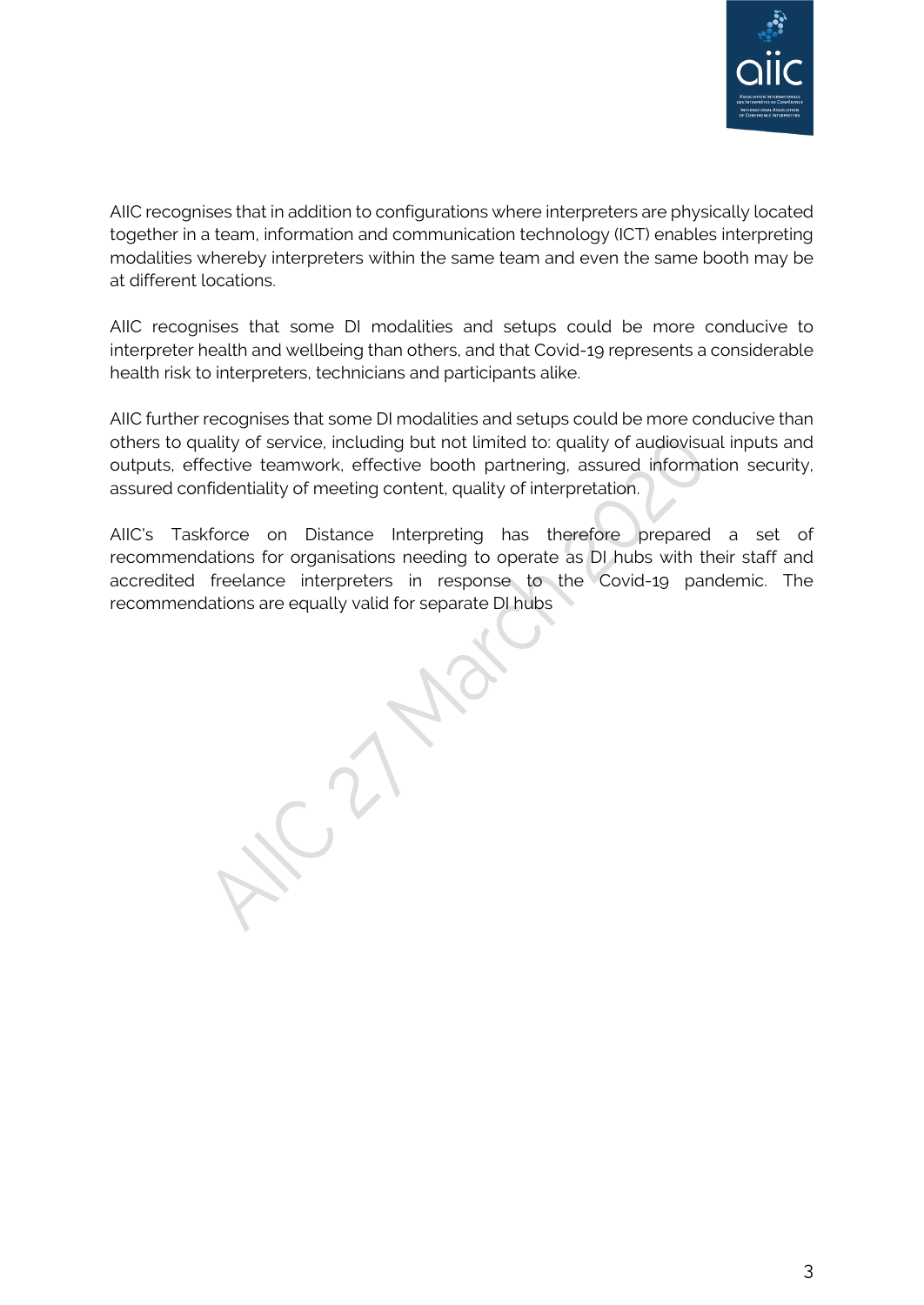

## <span id="page-3-0"></span>Compliance of distance interpreting modalities with ISO standards

AIIC emphasises that all distance interpreting modalities must meet the Association's own technical specifications and the applicable requirements of the following ISO standards relating to conference interpreting equipment and sound and image input to interpreters:

| ISO 2603:2016  | (Simultaneous interpreting — Permanent booths — Requirements);     |
|----------------|--------------------------------------------------------------------|
| ISO 4043:2016  | (Simultaneous interpreting - Mobile booths - Requirements);        |
| ISO 20108:2017 | (Simultaneous interpreting - Quality and transmission of sound and |
|                | image input - Requirements);                                       |
| ISO 20109:2016 | (Simultaneous interpreting - Equipment - Requirements);            |
| ISO 22259:2019 | (Conference systems - Equipment - Requirements).                   |

These standards provide the relevant requirements both for the quality and transmission of sound and image provided to interpreters and for the equipment needed in the booths.

AIIC has also participated in the development of [ISO/PAS 24019:2020,](https://www.iso.org/standard/77590.html) a publicly available specification addressing Simultaneous Interpreting Delivery Platforms used for the delivery of simultaneous interpreting services in remote interpreting settings.

### <span id="page-3-1"></span>Covid-19 measures [2](#page-3-3)

### <span id="page-3-2"></span>**Health and safety of interpreters and technicians working on-site or at a remote hub**

In areas where there are no public health, legal and/or official restrictions to prevent interpreters from going to their place of employment or to an offsite remote hub, and where they can safely and responsibly access these workplaces, it is incumbent upon the employer to take all necessary steps to ensure the health and safety of their employees, including interpreters and technical staff. Such measures include but are not limited to:

- Professional disinfection of booths, contact surfaces and all equipment therein;
- Provision of disposable hygienic gloves to interpreters and technicians operating any audiovisual or interpreting equipment, and the appropriate facilities for their disposal;
- Provision of manufacturer-approved disinfectant, antibacterial and antiviral wipes to clean audiovisual or interpreting equipment;

<span id="page-3-3"></span><sup>&</sup>lt;sup>2</sup> See also [AIIC Best Practices for Interpreters during the Covid-19 Crisis](https://aiic.net/page/8956/aiic-best-practices-for-interpreters-during-the-covid-19-crisis/lang/1)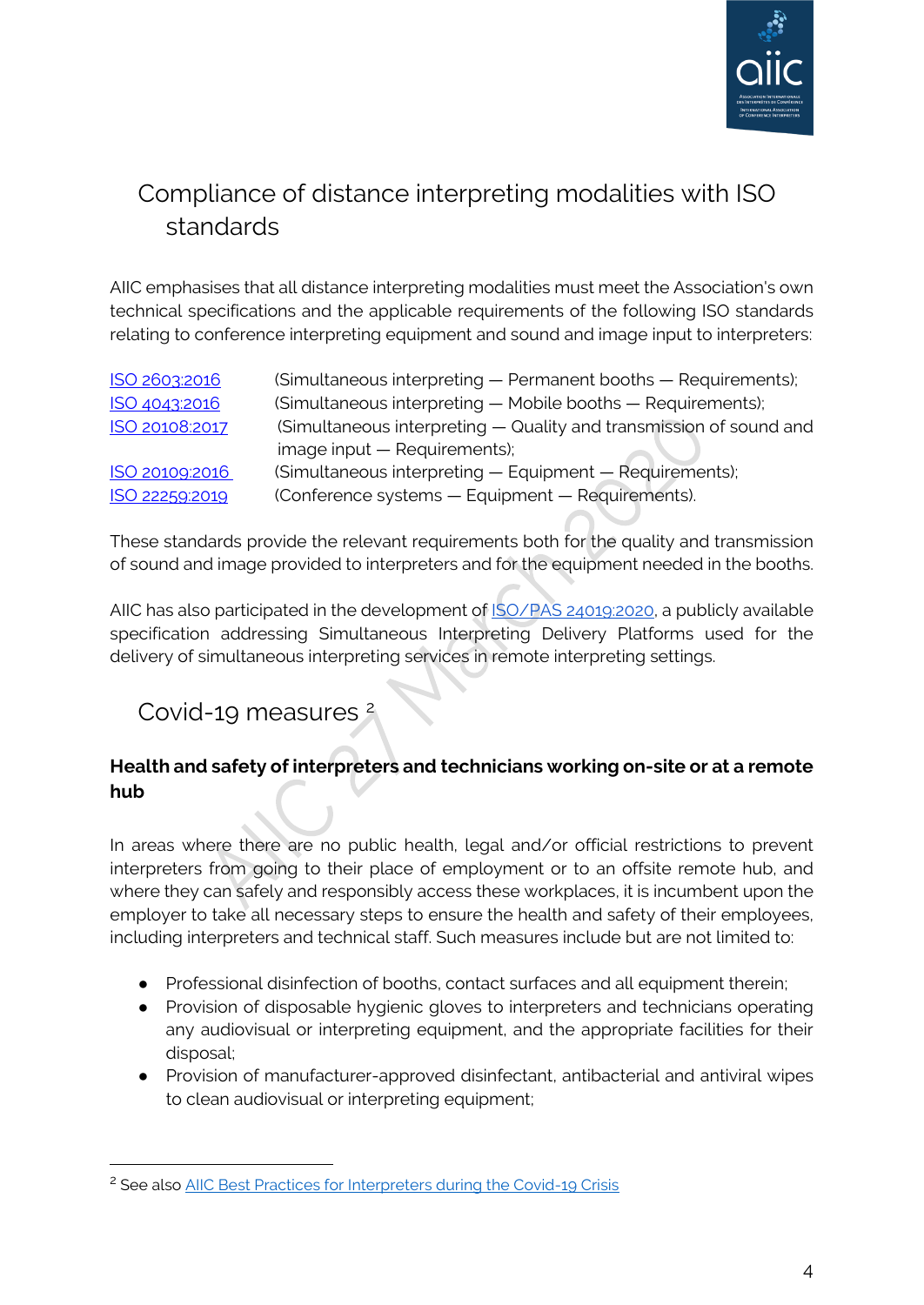

- In so far as possible, the provision of marked interpreter-assigned headphones or headsets to individual interpreters for their sole use, with impedance appropriate to the console to be used;
- Provision of replacement headphone or headset covers;
- Provision of replacement microphone covers;
- Verification of appropriate ventilation in the booths;
- Social distancing in booths and sign language teams: without reducing the total team or language team,<sup>[3](#page-4-2)</sup> limiting the number of interpreters in a given booth space and increasing the distance to a minimum of 2 metres between interpreters working in a booth or sign language team at any time, e.g. by only using larger booths.

Furthermore, interpreters are required to exit the booth and ensure they are at least 1.8m away from other people should they need to cough or sneeze, covering their mouth with their elbow in accordance with WHO guidelines.

Given the extreme circumstances of Covid-19, interpreters should be afforded the possibility to either exit the booth when not actively interpreting or even interpret from an adjacent booth (from where they may still take notes and generally aid their booth colleague(s) at all times).

#### <span id="page-4-0"></span>**Covid-19 recourse to teleconference solutions**

The institutional response to Covid-19 has included the cancellation or postponement of meetings and/or the holding of virtual meetings via teleconference. Such virtual meetings have for the most part been monolingual meetings on single-channel cloud-based meeting platforms such as Skype, Webex, Zoom etc. International organisations and their employees are for the most part very familiar with and regular users of such applications. This is not necessarily the case when it comes to using multi-channel platforms to enable multilingual videoconferences with simultaneous interpretation from/into multiple languages.

#### <span id="page-4-1"></span>**AIIC testing of cloud-based platforms**

AIIC has carried out tests on different cloud-based platforms for remote interpreting in simultaneous mode. These tests were carried out by audio and video engineers on behalf of AIIC's Technical and Health Committee in 2019. Platforms were tested for their

<span id="page-4-2"></span> $3$  Ensuring that the actual number of interpreters per language team is never fewer than two, even if they are not physically located together or in the same booth.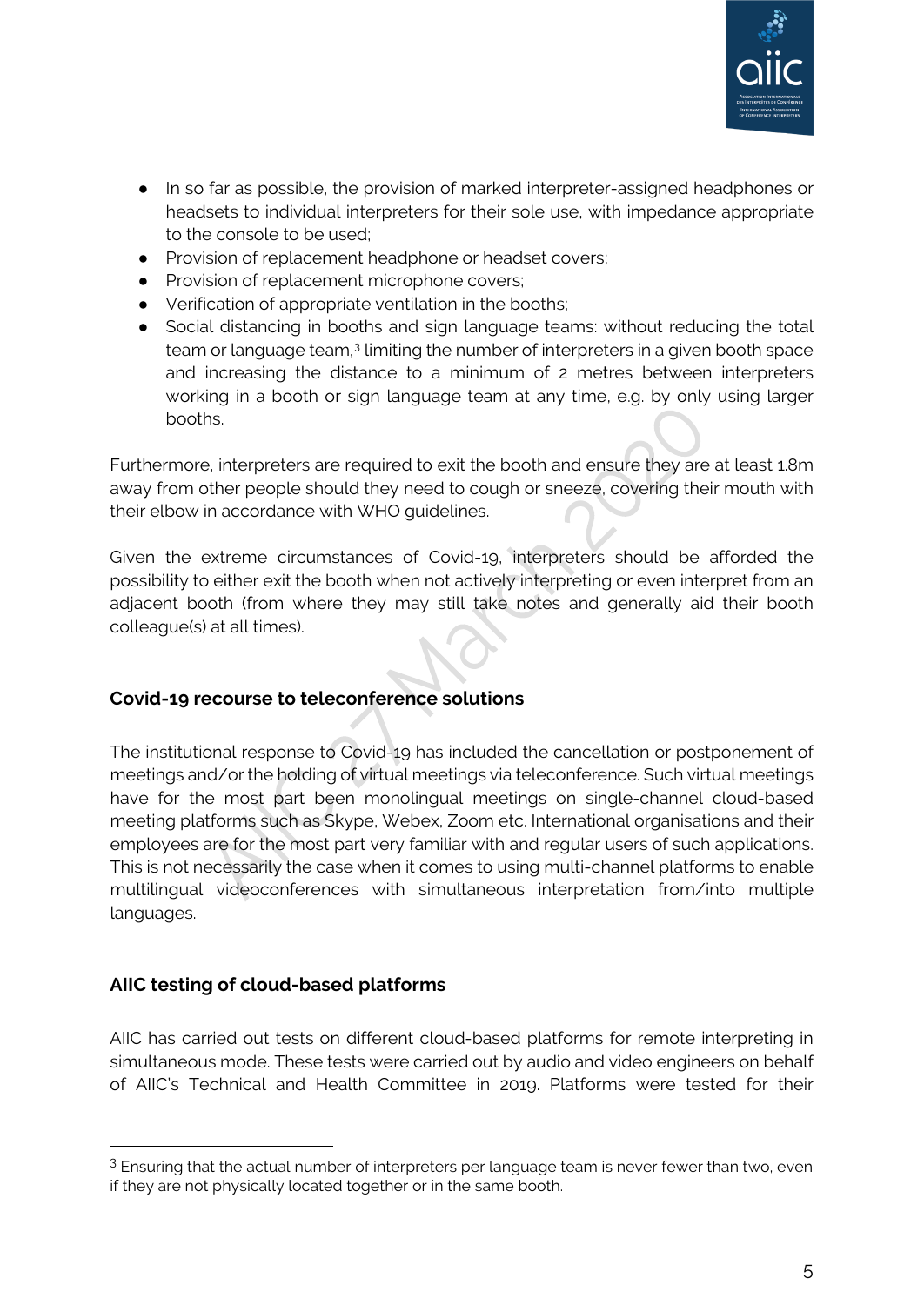

compliance with the main features of ISO standards 20108 and 20109, with a focus on the transmission of sound and image input and output signals.

The following platforms were tested (in alphabetical order)<sup>[4](#page-5-1)</sup>:

**[Catalava](https://www.catalava.com/en/)** [Interactio](https://interactio.io/) [Interprefy](https://interprefy.com/) [KUDO](http://kudoway.com/kudo/) **Olvusei** [Voiceboxer](https://voiceboxer.com/)

Platforms were tested for the following: comparative representation of the characteristics of input signals at the moment of feeding into the system at the source (measurement point 1: source signals) and output signals at the sink (measurement point 2: output signals transmitted to interpreters) related to the following essential parameters applicable to audio and combined audio/video signals for simultaneous interpreting based on the requirements of ISO standards ISO 20108 and ISO 20109:

- Frequency response
- Latency
- $\bullet$  Speech intelligibility
- Total harmonic distortion
- Hearing protection
- Video quality (input and output)

Test results for the different platforms can be found in the Technical Study on transmission [of sound and image through cloud-based systems for RSI.](https://aiic.net/page/8831)

<span id="page-5-0"></span>Since these platforms were tested, some have improved and new platforms have appeared. It will therefore be necessary to retest them in order to reflect updated performance levels and ISO compliance according to the modified criteria set out in [ISO/PAS 24019:2020,](https://www.iso.org/standard/77590.html) as well as to include other new and relevant platforms.

<span id="page-5-1"></span><sup>4</sup> Please note that this list of DI platforms is now outdated.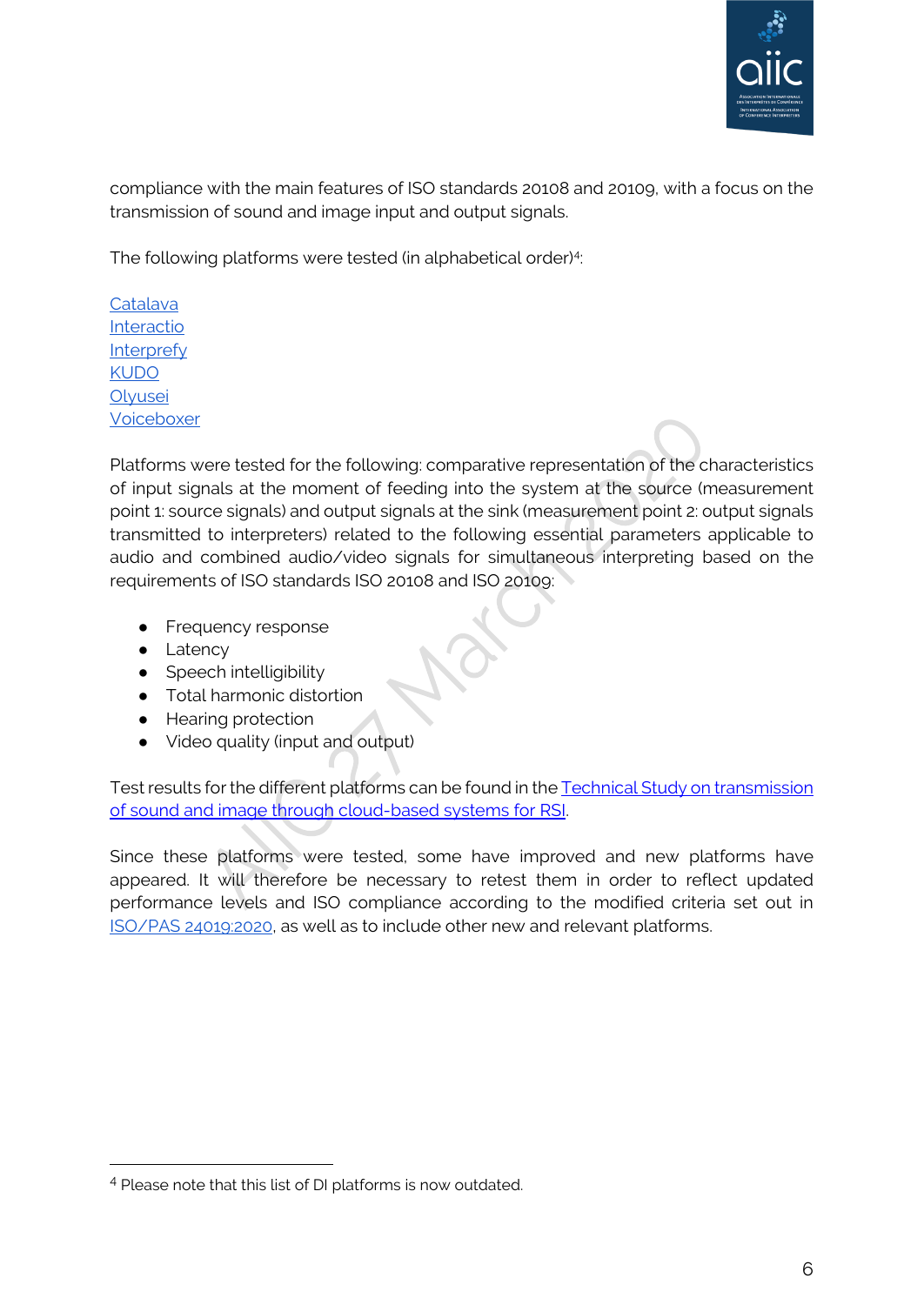

"Closed" systems v "open" platforms

There are a range of options for distance interpreting ranging from "closed" off-cloud teleconference solutions operated using an organisation's own cabled infrastructure or servers, and "open" cloud teleconference solutions using third-party platforms. Both present different handling and information security challenges, and pose different challenges from an audiovisual perspective. There are four main types of system:

1. Closed offline system (interpretation distributed via infrared or radio signals from mixing desk) + dedicated telephone line(s);

2. Closed network system (interpretation distributed via dedicated server from/to codecs, online but off-cloud);

3. Open cloud system (interpretation distributed online via cloud from/to codecs);

4. Open cloud platform (audio and video distributed online from/to participants and interpreters via cloud).

#### <span id="page-6-0"></span>**Sharing best practices**

<span id="page-6-1"></span>Tips for remote speakers using remote platforms

- Use an ethernet connection, not wifi;
- Turn off all sound notifications (skype, whatsapp, emails, etc.) while attending virtual meetings;
- Eliminate background noise and interference (participate from indoors, in a room with closed door and windows to avoid extraneous noise);
- Replicate eye contact by looking into the camera;
- Speak at a moderate pace and avoid reading from documentation. If you must, documentation should be provided in advance for interpretation purposes only (it will be checked against delivery);
- If on video, ensure that you have a solid coloured background, and that any visual distractions are kept to a minimum;
- Use directional microphones to avoid extraneous noise;
- Preferably, use individual headsets with high quality microphones (see frequency response below) and echo cancelling;
- The microphone and headphones both for speakers and for interpreters (the interpreter's microphone becomes a speaker's microphone when working in relay mode) shall correctly reproduce audio frequencies between 125 Hz and 15,000 Hz, i.e. that can reproduce both high and low tones typical of natural speech and suitable for simultaneous interpretation. It is important to consider that this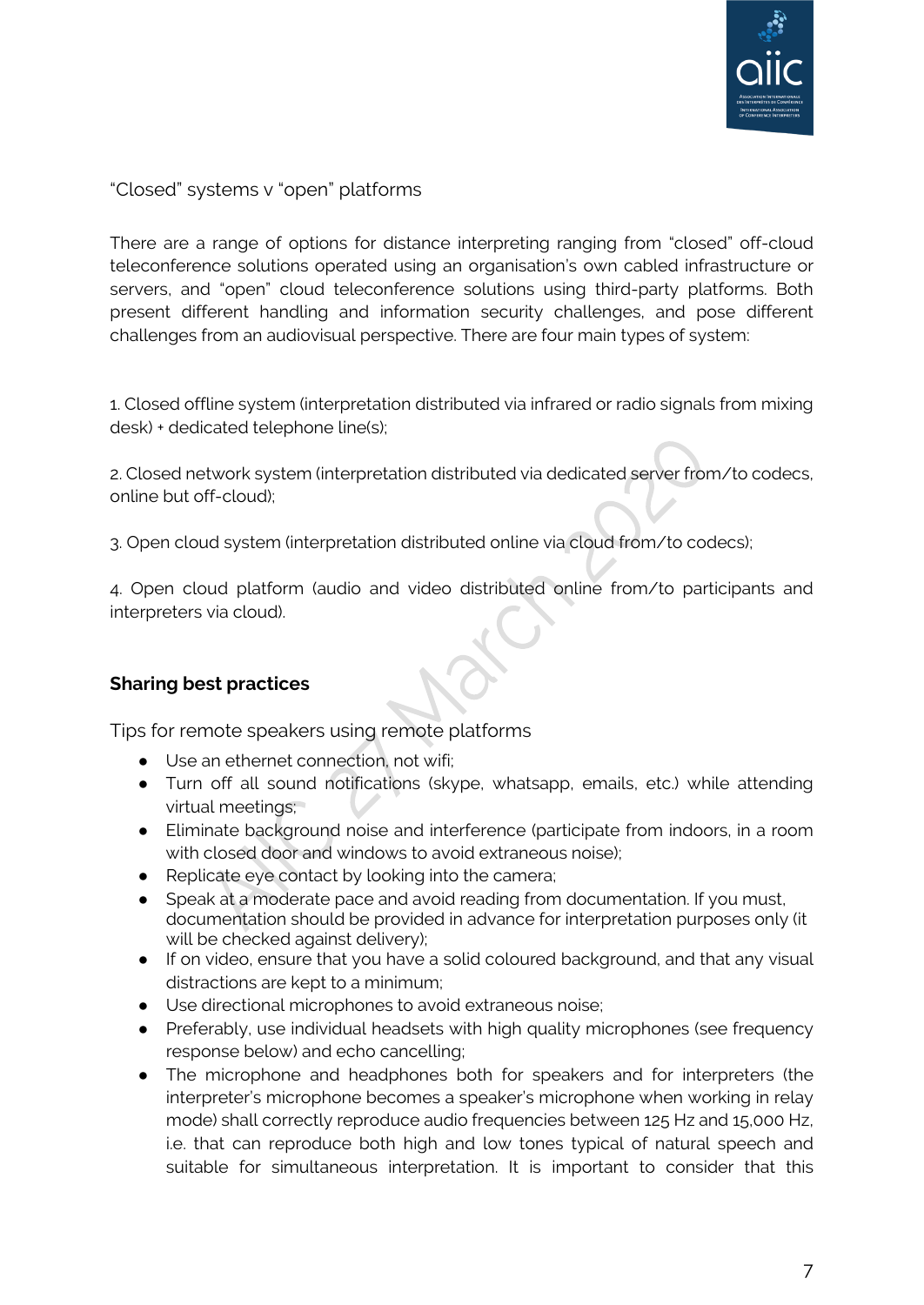<span id="page-7-0"></span>

requirement also applies to handheld, lapel, head-worn and any other type of microphone, as well as to sound input from external sources such as laptops and videoconferencing systems (see the section "Technical Requirements" in [AIIC's](https://aiic.net/page/8734/)  [Guidelines for Distance Interpreting\);](https://aiic.net/page/8734/)

- If information on microphone frequency response is not available, select one that has been designated as suitable for speech recognition;
- Avoid moving the microphone during the videoconference;
- When speaking, talk directly into the microphone from a distance of 30cm to 50cm, without turning your head away;
- Mute the microphone when not speaking;
- Ensure your location is as soundproof and echo-free as possible.

#### **Co-location in teleconference and remote interpreting**

The nature of the interpreting performed depends on the location of the interpreters and active (speaking) participants:

- If the interpreters are located together with some active participants, with other active participants appearing remotely, they are performing **teleconference interpreting**;
- If the interpreters are all located together (**team co-location**) but no participants are at the same location, they are performing **remote interpreting,** here **remote hub interpreting** (also referred to as a **DI hub**);
- **•** If the interpreters are working together by booth<sup>[5](#page-7-1)</sup> (booth co-location) but not with the rest of the team, they are performing remote interpreting in a single booth hub.
- Set-ups also exist where interpreters work individually but are able to communicate with boothmates (**virtual booth**) or teammates (**virtual team**).

Given that simultaneous conference interpreting is a team effort, the interpreter must be able to work with their language team and other language teams seamlessly (e.g. communication, collaboration, turn-taking). In order to work together effectively, it is strongly recommended that all interpreters be in the same room or space. Individual language teams/booths are required to be co-located in the same place in order to avoid added cognitive load $6$  and such that they can effectively:

- support booth partners when numbers, acronyms or proper names are read out at speed;
- support booth partners when unfamiliar or technical terms are used;

<span id="page-7-1"></span><sup>5</sup> The terms "booth" and "individual language teams" are used interchangeably to include sign language interpreters working on the floor.

<span id="page-7-2"></span> $6$  Remote interpreting solutions for teamwork and booth partnering, including but not limited to text chat features, add to interpreter cognitive load.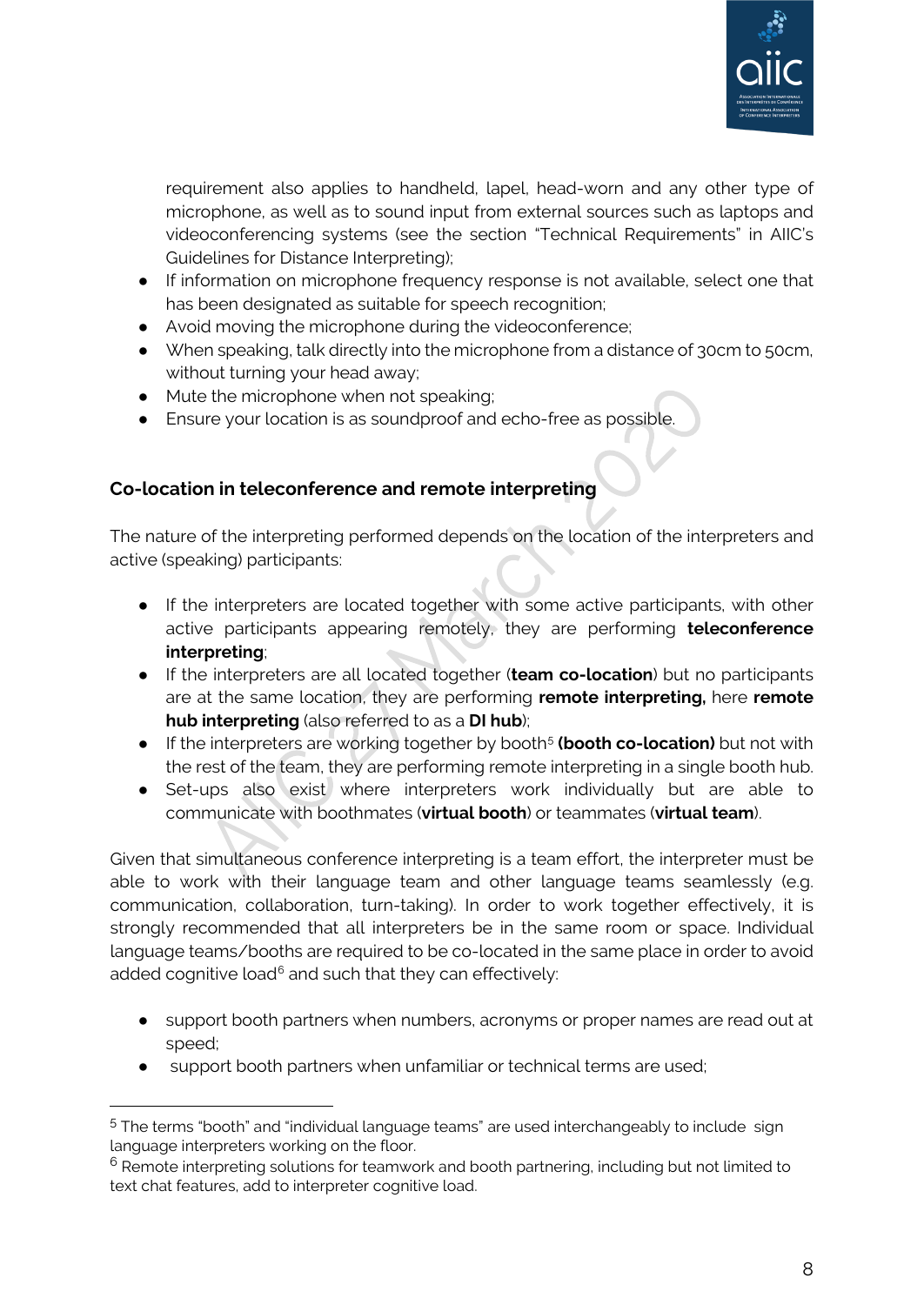

- help booth partners who are following a written document read out by a speaker at speed;
- (especially when the speaker omits a paragraph or changes the order of the presentation);
- monitor the outgoing channel of booth partners (in a bidirectional booth);
- monitor the incoming channel of booth partners (to avoid using relay unnecessarily);
- coordinate with booth partners in the case of technical problems;
- take turns for unpredictable reasons (such as an attack of coughing or other condition).

A DI hub allows for team members to collaborate in a single location, with a technician present. [AIIC's Guidelines for Distance Interpreting](https://aiic.net/page/8734/) set out in detail the appropriate specifications for a DI hub.

AIIC's primary concern is the health and well-being of its members and the importance of not jeopardizing public health in any way. Given AIIC's commitment to multilingualism, it is therefore imperative as an interim measure that AIIC consider the eventual need for interpreters to work *in extremis* from their own premises (e.g. via a cloud-based platform) i.e. where no other options are available due to public health, legal and/or official restrictions.

In these times of unprecedented uncertainty, AIIC members are in full awareness of the need to adapt to the multifaceted linguistic challenges facing international organisations the world over, whilst respecting the provisions set out in AIIC's Collective Agreements.

As such we would like to set out the following specific guidelines for employers of or platform providers for interpreters interpreting from their own premises (e.g. via a cloudbased platform) in extremis for the above-mentioned reasons:

The contracting party or platform provider shall be responsible and liable for:

- Ensuring the quality and continuity of the data connection;
- Safeguarding the confidentiality of all communications;
- Providing interpreter interfaces offering the same basic functionalities as interpreting consoles according to ISO 20109:2016 Annex B.1;
- Ensuring that the interpreter has access to conference documents and can view them live as they are displayed to the audience;
- Instructing the interpreter on adequate soundproofing to prevent audible leaking of sensitive or otherwise confidential information (ideally booths, as per ISO standards 2603 (permanent booths) or 4043 (mobile booths);
- Providing the interpreter with access to a secure and controlled IT network e.g. via a VPN tunnel and employer laptop;
- Ensuring that the system used has built-in hearing protection to prevent hearing damage;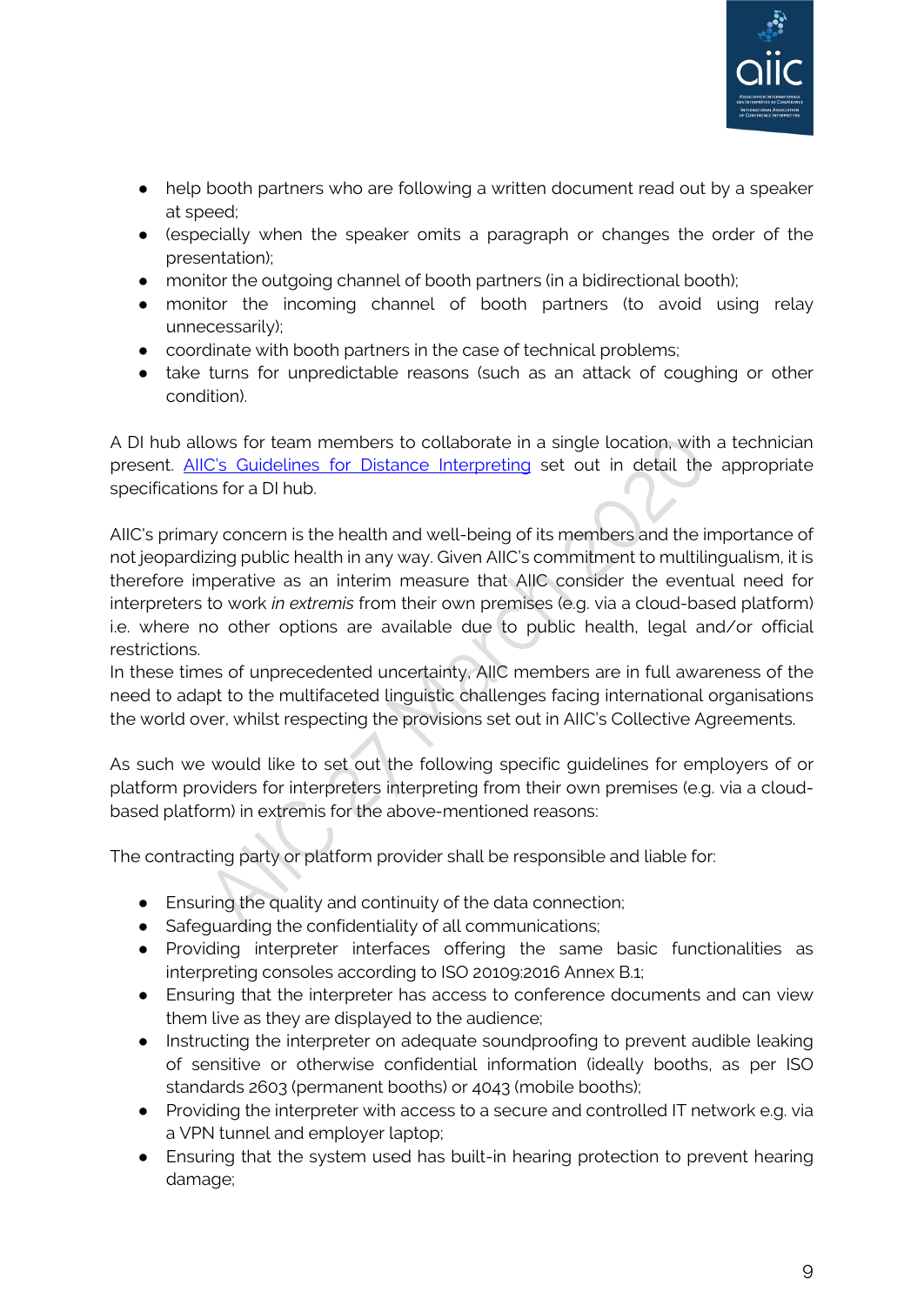

- Ensuring that the set up allows for effective teamwork and booth partnering in such a way as to reduce additional cognitive load;
- Ensuring that the set up allows for effective relay possibilities in such a way as to reduce additional cognitive load;
- Ensuring that the set up allows for effective interaction with the moderator/chair and relevant technicians;
- Ensuring that the interpreter has views of the speaker, moderator/chair and interpretation users (for live feedback on performance);
- Ensuring team manning strengths are increased in order to ensure sustained interpretation quality taking into account the increased cognitive load for the interpreter firstly due to receiving input via a non-direct source (e.g., screen and/or audio feed) and secondly due to the necessarily limited communication possibilities with other team and/or booth mates.

#### <span id="page-9-0"></span>Access to relevant documents

- The interpreter shall be provided with centralised access to all documents relevant to the communicative event. This access shall be available reasonably in advance to the event and throughout its entire duration.
- During the event, the interpreter shall have a point of contact from whom to obtain any missing documents being referenced.

#### <span id="page-9-1"></span>Confidentiality and data protection

● The employer assumes liability for ensuring that the infrastructure connecting to the event's data system complies with all necessary measures to ensure confidentiality and data protection.

#### <span id="page-9-2"></span>Personal data

● Rules relating to the protection of natural persons with regard to the processing of personal data and rules relating to the free movement of personal data shall always be respected[.7](#page-9-4)

#### <span id="page-9-3"></span>Briefing

- The interpreters should have a "technical briefing" to ensure they know how to use the DI platform in question, and be compensated accordingly for their time.
- Clients should have a "test run" of the DI platforms to ensure they are satisfied with the level of support provided. It is recommended to hold a briefing session with interpreters, speakers and event organizers prior to the event. This will allow interpreters to familiarize themselves with the voices and the speaking or signing style of the presenters, gather relevant event information, and optimally prepare themselves for the interpreting assignment.

<span id="page-9-4"></span><sup>7</sup> See e.g. EU General Data Protection Regulation (GDPR)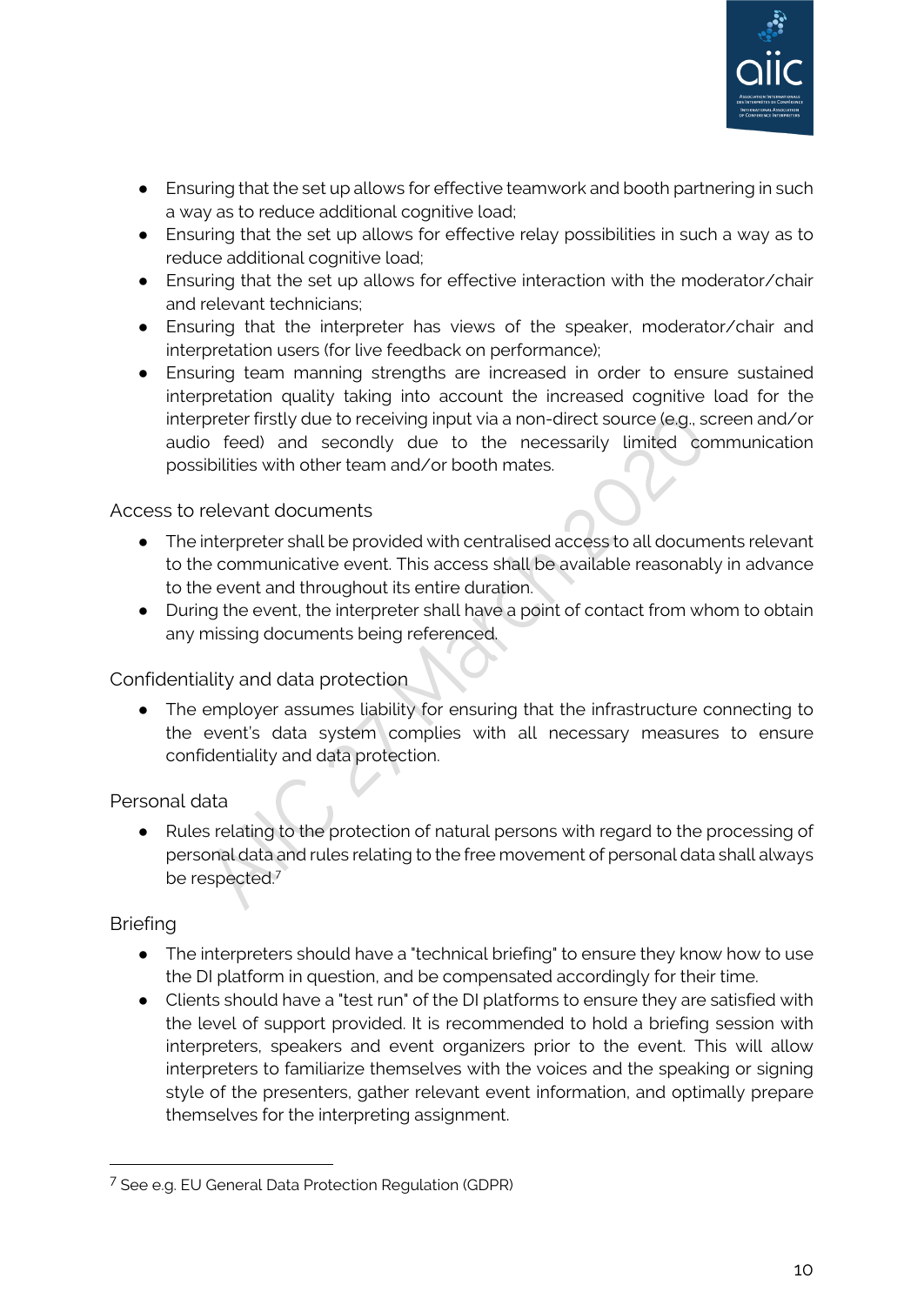

<span id="page-10-0"></span>Recording and web streaming

- According to regulations on intellectual property,<sup>[8](#page-10-3)</sup> prior written consent shall be obtained from the interpreter in case interpreting services are recorded.
- The interpreter should include in their contract with clients specific clauses regulating the use of their individual interpreting services.
- A language disclaimer should be added to the web streamed and/or archived recording stating that interpretation via video and audio (including any interpretation via an audio and video channel) are intended to facilitate communication and do not constitute an authentic record of the event.

#### <span id="page-10-1"></span>Intercommunication

Communication between the interpreter and other relevant actors shall be possible at any time using a dedicated function integrated in the interpreter console. The use of this function should cause minimal additional cognitive load so as not to interfere with the primary function of delivering interpretation. Intercommunication shall be possible between:

- Interpreter and technician:
- Interpreter and event moderator;
- Interpreters using the same outgoing language channel;
- All interpreters at the same communicative event.

Sign language interpreters do not work with an interpreter console and another form of communication with the relevant actors should be agreed upon prior to the event, e.g. directly with the head of the interpreter team.

#### <span id="page-10-2"></span>Visual inputs

As interpreters are in a different location removed from the conference room, they require visual input provided via screens or video monitors.

Speakers or signers intervening from any point connected to the event, as well as any visual materials displayed to the participants and/or the audience, shall be made available to the interpreter as a separate video feed during the event, ideally on a dedicated screen. In case of a presentation or intervention in a signed language, the signer should be displayed on the screen from the signer's waist to just above the head. If captioning services are provided, [9](#page-10-4) a separate screen is required for this live text.

For sign language interpreters, multiple video feeds should display:

● Panoramic view of the room;

<span id="page-10-3"></span><sup>&</sup>lt;sup>8</sup> See Universal Copyright Convention and Berne Convention for the Protection of Literary and Artistic Works.

<span id="page-10-4"></span><sup>&</sup>lt;sup>9</sup> Also referred to as speech to text, velotyping, or court reporting.